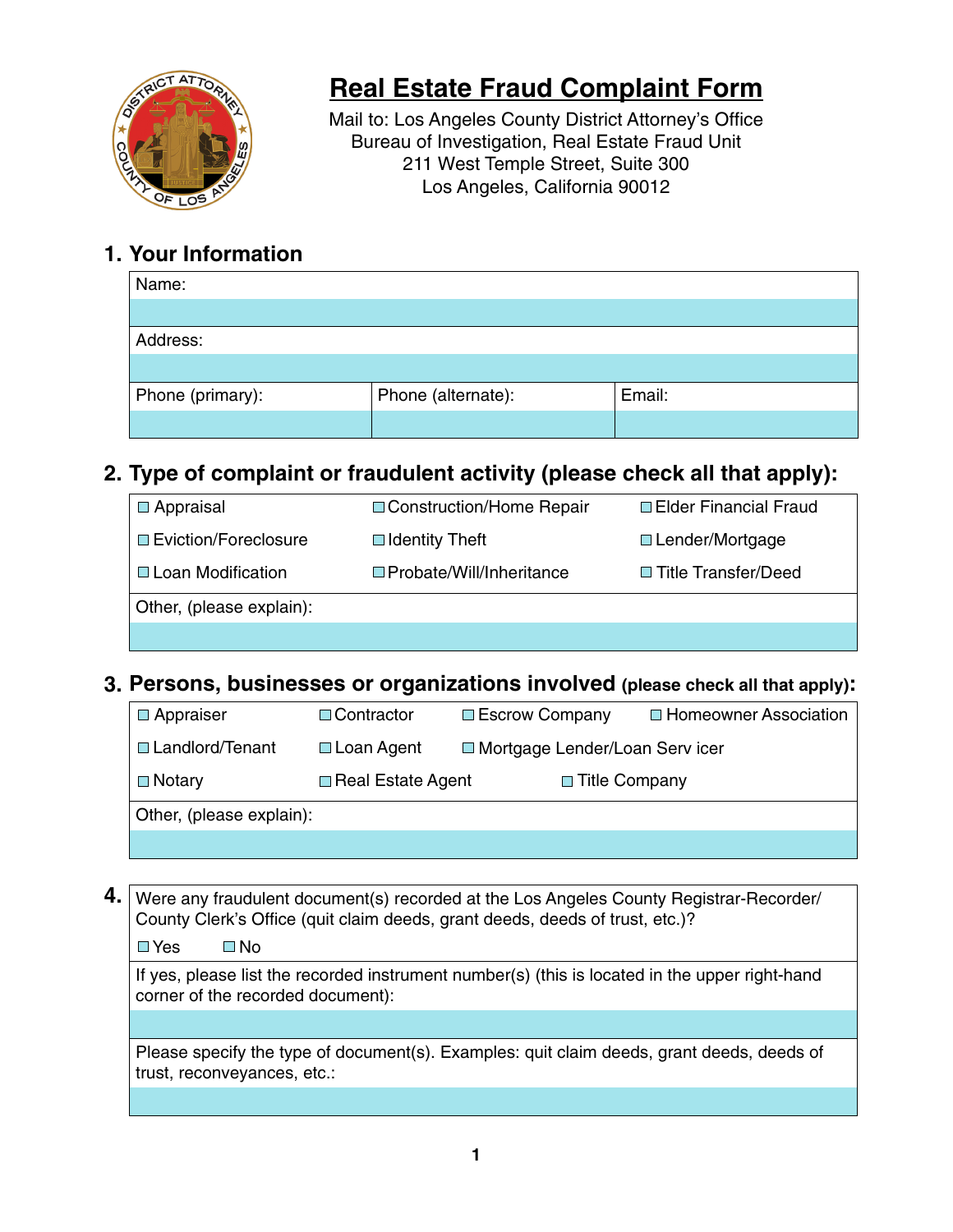## **5. Complaint Filed Against**

| ÷<br>Name of business and/or individual: |                    |        |
|------------------------------------------|--------------------|--------|
|                                          |                    |        |
| Type of Business:                        |                    |        |
|                                          |                    |        |
| Address:                                 |                    |        |
|                                          |                    |        |
| Phone (primary):                         | Phone (alternate): | Email: |
|                                          |                    |        |

# **6. Summary of Complaint**

| Location of crime or property address within LA County:                                             |                            |  |
|-----------------------------------------------------------------------------------------------------|----------------------------|--|
|                                                                                                     |                            |  |
| Names of individual(s) involved:                                                                    |                            |  |
|                                                                                                     |                            |  |
| Date of first transaction/agreement:                                                                | Date fraud was discovered: |  |
|                                                                                                     |                            |  |
| Address of first transaction/agreement:                                                             |                            |  |
|                                                                                                     |                            |  |
| Nature of relationship with suspect:                                                                |                            |  |
| $\square$ Friend<br>$\square$ Seller<br>$\square$ Relative<br>$\square$ Investor<br>$\square$ Buyer | $\Box$ Other               |  |

| $\mathcal{L}$   Is there a civil action in any court in this matter? |                                               | ' Case number: |
|----------------------------------------------------------------------|-----------------------------------------------|----------------|
| □ Yes                                                                | ⊟ No                                          |                |
|                                                                      | Were other law enforcement agencies notified? |                |
| $\Box$ Yes                                                           | ⊟N∩                                           |                |

If yes, please provide the following information.

| Phone:                                           |  |  |
|--------------------------------------------------|--|--|
|                                                  |  |  |
| Name of person handling case:                    |  |  |
|                                                  |  |  |
| Agency address:                                  |  |  |
|                                                  |  |  |
| Are you willing to appear as a witness in court? |  |  |
| $\square$ Yes<br>⊟ No                            |  |  |
|                                                  |  |  |